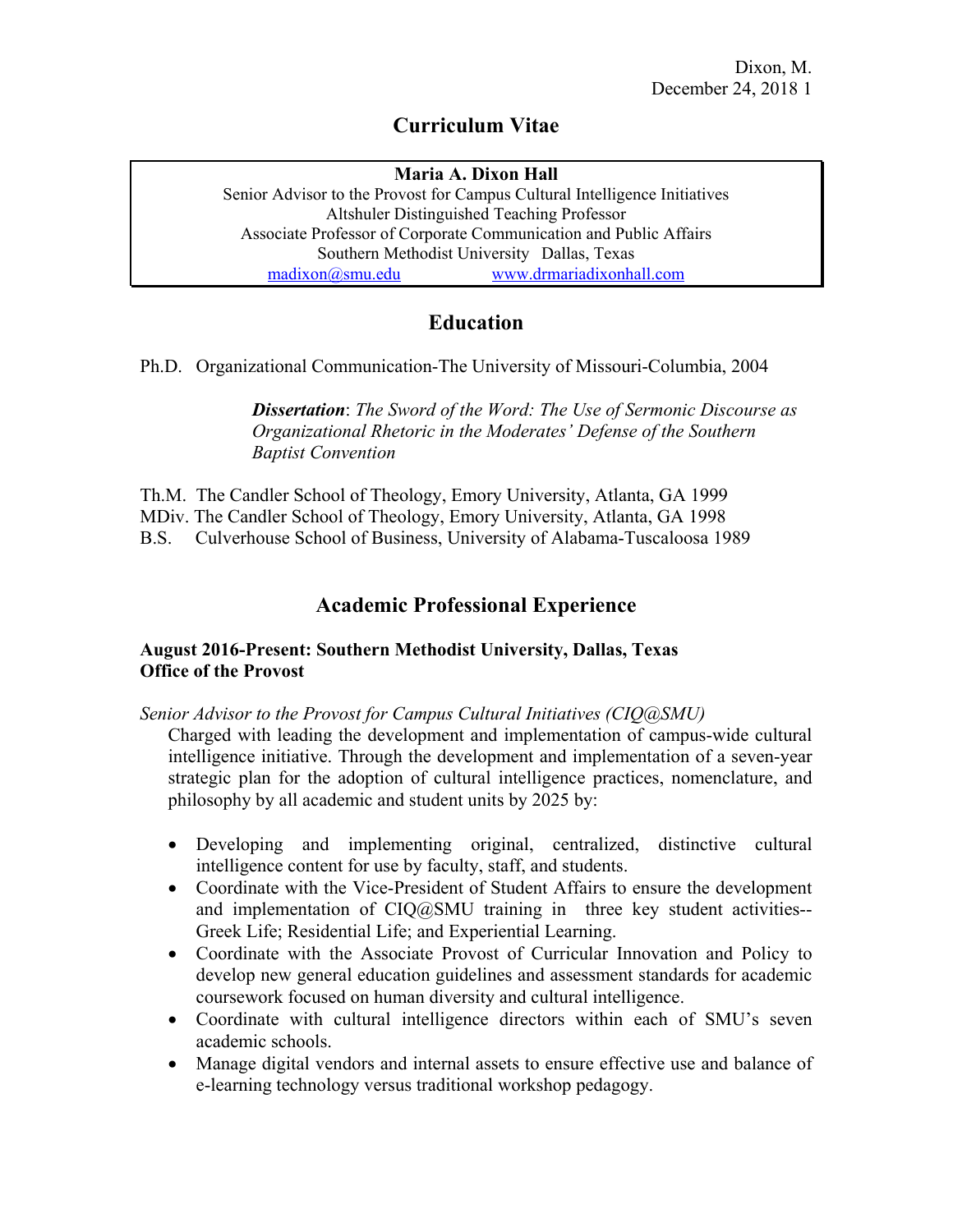- Identify and address misalignment of organizational practices, communication, and policies of Southern Methodist University's seven schools and colleges university athletics, student services, and enrollment and admissions to ensure the remediation of systemic barriers that inhibit the recruitment, development, tenure and promotion, and retention of underrepresented faculty, students, and staff.
- Serve as the university's chief counselor and communication strategist for issues on diversity and inclusion.

#### **August 2004-Present: Southern Methodist University, Dallas, Texas Division of Corporate Communication and Public Affairs**

#### *Director of Corporate Communication (2014-Present)*

*Director of mustangconsulting*

Oversight of the division's three academic areas of focus: political communication and organizational communication. Duties include:

- Scheduling and staffing of course sequences and enrollments
- Serving as faculty policy ombudsman
- Oversee the professional development activities of all junior faculty
- Managing SMU's only student consulting firm with total receipts and fees exceeding \$250,000.

*Associate Professor (with tenure awarded 2010) Assistant Professor* 2004-2010

# **Professional Certifications/Licensing**

#### **The United Methodist Church**

*Clergy in full connection (Ordained June 2017) The Order of Deacon The North Texas Conference of the United Methodist Church*

#### **The Cultural Intelligence Center**

Certification in Training- Implicit Bias and Cultural Intelligence

## **Professional Consultancies**

Southwest Airlines, Dallas, Texas 2004-Present Sam Houston State University, 2017-Present Office of the Tarrant County District Attorney, 2018-Present The Texas Annual Conference of the United Methodist Church 2016-Present The Lydia Patterson Institute, El Paso, Texas 2011- 2014 The Ugandan American Partnership Organization, 2006-2010 Vox Humana, Nashville, Tennessee 2013- 2014 The Texas Methodist Foundation, Austin, Texas 2012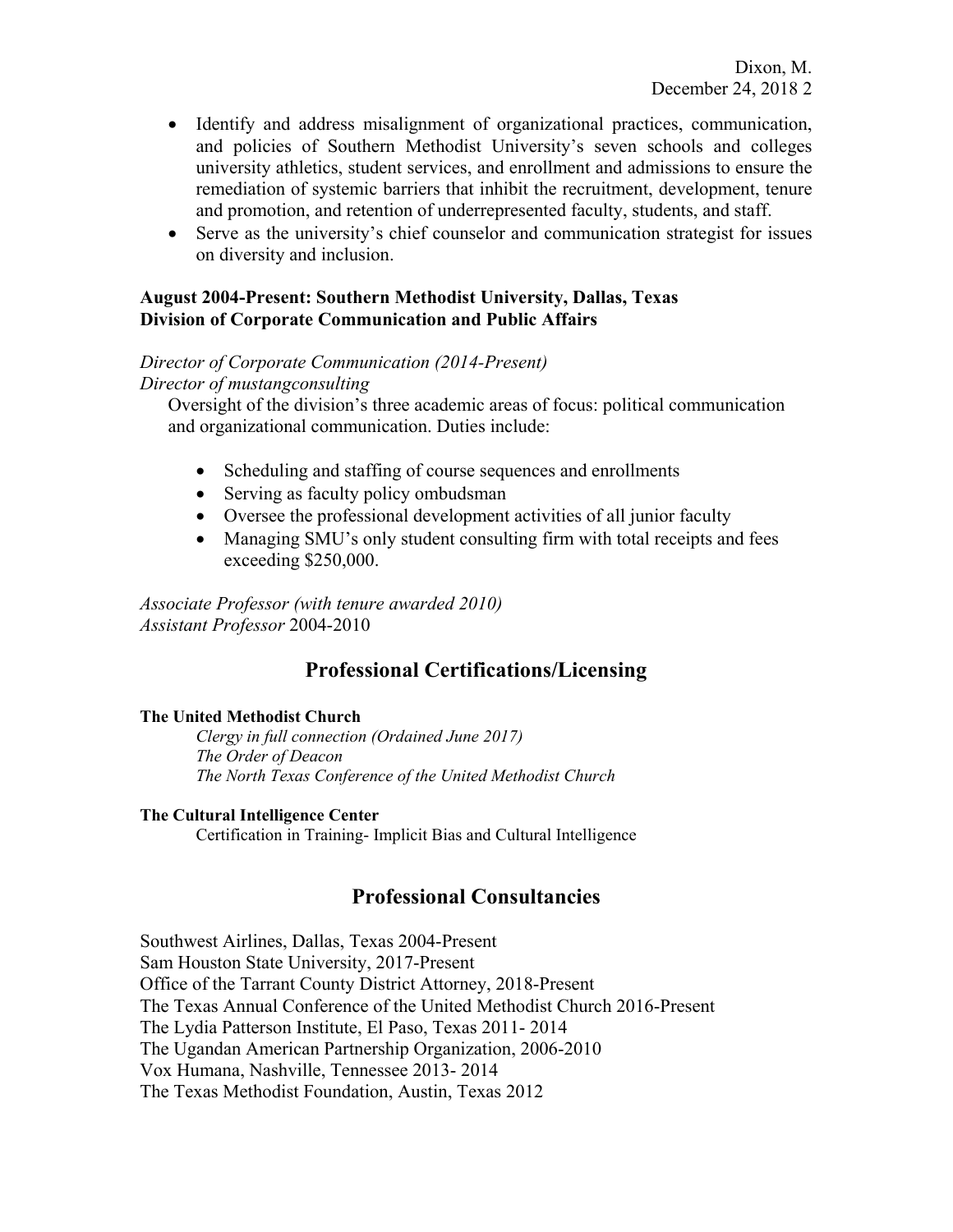The Pittsburgh Area Annual Conference of the United Methodist Church, 2010-2011 Texas Ballet Theater, Dallas, Texas, 2007- 2009 Dance Theatre of Harlem, New York, New York 2006-2008

### **Selected Popular Media Publications**

Dixon, M (2018). Hard Questions, Honest Answers. *The Chronicle of Higher Education.* Dixon, M. (2015). On Point. *The Dallas Morning News*. Dixon, M. (2015). So this is Selma? *Time Magazine*.

### **Selected Academic Publications**

- Dixon, M. A. (2017). The Word as Weapon: Sermons as Organizational Discourse During the 1979 Southern Baptist Convention. *Southern Communication Journal, 82*(3), 175-184.
- Dixon, M. (2017). Corporate Communication. In *The international encyclopedia of organizational communication* (C. R. Scott, L. K. Lewis, J. R. Barker, J. Keyton, T. Kuhn, & P. K. Turner, Authors). Chichester, West Sussex, UK: Wiley Blackwell.
- Dixon, M. (2017). Careers in Organizational Communication. In *The international encyclopedia of organizational communication* (C. R. Scott, L. K. Lewis, J. R. Barker, J. Keyton,T. Kuhn, & P. K. Turner, Authors). Chichester, West Sussex, UK: Wiley Blackwell.
- Dixon, M.A. (2013). The Exiled Native: The Paradox of the Black Scholar. In S. Scholz (Ed.), *God Loves Diversity: Progressive Theologians Speak Out*. Lexington Press: Rowan and Littlefield.
- Dixon, M.A. & Armfield, G.G. (2013). Not in my sandbox: Organizational Culture, identity, and interfaith collaboration. In D. Brown (Ed.) *Interfaith Dialogue: Listening to communication theory*. Lexington Press: Rowan and Littlefield.
- Murphy, A. & Dixon, M.A. (2012). Voices from Africa: Identity in International Non-Profit Organizations. *Management Communication Quarterly,26, 166-172.*
- Dixon, M.A. (2011). In the Beginning: A review of Erik Doxtader's *With Faith in Words*. *Rhetoric and Public Affairs*, 14/3, 562-565.
- Dixon, M.A. & Dougherty, D.S. (2010). Managing multiple meanings of organizational culture. *Journal of Business Communication,* 47, 3-19*.*
- Dixon, M. A. & McPhail, M.L (2009). Radical dialogue: Ella Baker, bell hooks, and a renewal rhetoric of spirituality inspired militancy. *Philosophy and the Black Experience.*
- Dixon, M. A. (2008). The Words get in the way: The Paradox of reconciliation. *Liturgy*, 23 (4), 3-9.
- Dixon, M.A. (2007). Troubling Baptists: A Review of Carl Kell's Exiled. *Rhetoric and Public Affairs*, 10, 3.
- Dixon, M.A. (2007).Transforming Power: Rethinking our inheritance of Michel Foucault in Organizational Communication. *Management Communication Quarterly*, 20, 283-290.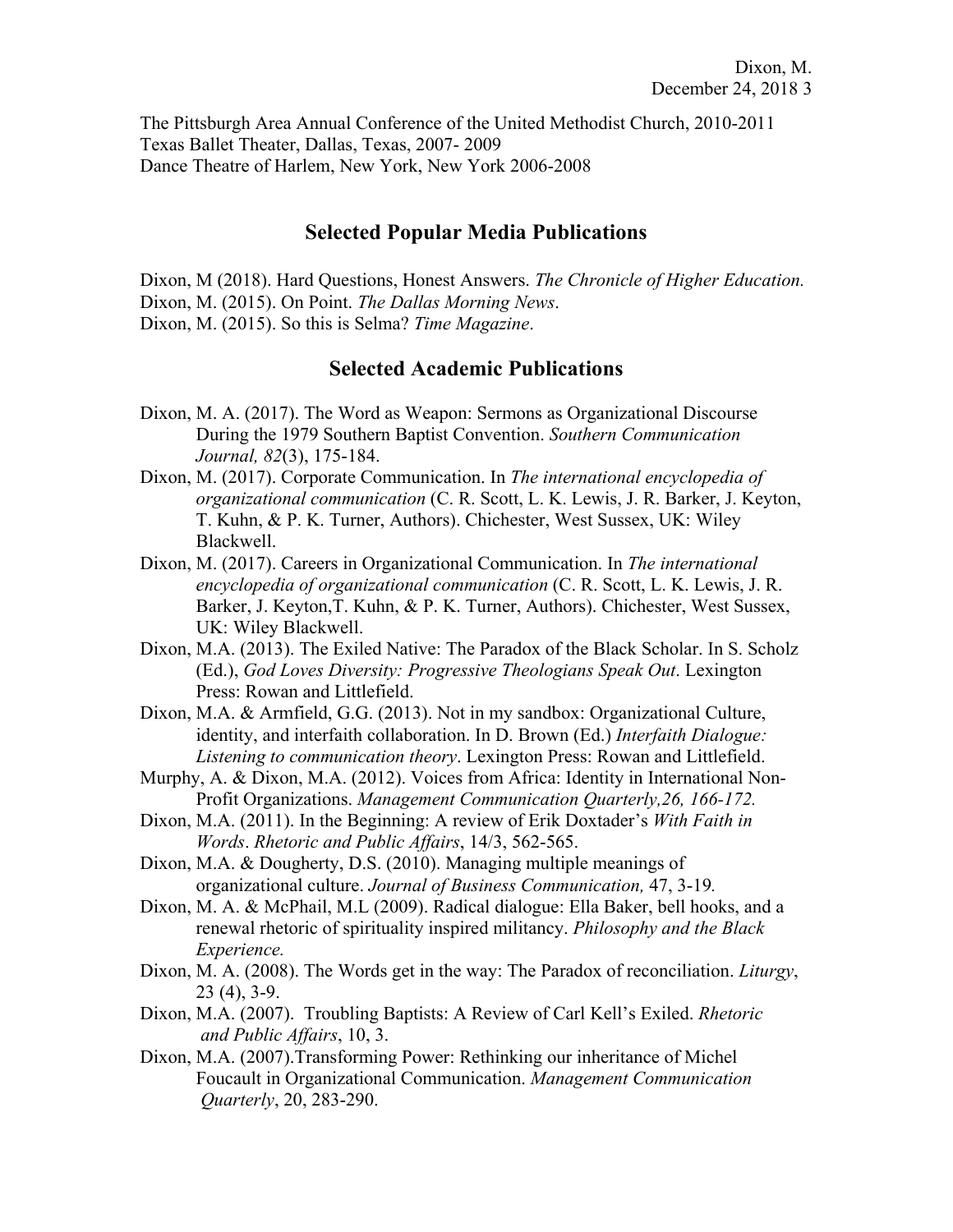- Kramer, M., Benoit, P., Dixon, M., & Benoit, J. (2007). Group processes in a teaching renewal retreat. *Southern Journal of Communication, 72, 145-169.*
- Armfield, G., Dixon, M., & Dougherty, D. (2006) The role of religion in voluntary anticipatory socialization. *Journal of Religion and Communication, 29, 421-444.*
- Holbert, R.L., Tschida, D., Dixon, M.A., Airne, D., Cherry, K. (2005). "The West Wing" and Depictions of the American presidency: Expanding the domains of framing in political communication. *Communication Quarterly,53, 505-522*
- Dixon, M.A. (2004). Silencing of the lambs: The Catholic Church's response to the 2002 sexual abuse scandal. *Journal of Religion and Communication, 27, 63-86.*

## **Selected Awards**

The Altshuler Distinguished Teaching Award, The Office of the Provost, 2016.

The 'M' Award for Highest Service to the University, The Office of the President, Southern Methodist University, 2011.

The Rotunda Award for Outstanding Professor Southern Methodist University, 2010

- The Golden Mustang Award for Outstanding Junior Faculty, The Office of the Provost the Center for Teaching Excellence, Southern Methodist University, 2009.
- Willis M. Tate Outstanding Faculty Award, The Student Association, Southern Methodist University, 2006

### **Selected Grants**

- Texas Ballet Theater (Board Grant) (\$12,000) for implementation of the mustangconsulting pedagogical model in a non-profit organization 2007-2008.
- Provost Technology Grant (\$2000), for use the incorporation of gaming technology in organizational communication pedagogy (Management Communication) 2007- 2008, Southern Methodist University.
- Provost Technology Grant (\$500), for use of simulation games in organizational communication pedagogy 2006-2007, Southern Methodist University, Dallas, Texas
- The EDGE for Excellence Grant (\$120,000) for development and implementation of the pedagogical model mustangconsulting with The Dance Theatre of Harlem, Harlem, New York from the Meadows School of the Arts, Southern Methodist University, 2006-2007.

## **Selected Research Presentations**

- Dixon, M.A. (2016). Beyond Diversity: Cultural Intelligence as a means of fostering organizational discussions on race. Paper presented at the Annual Meeting of the National Communication Association in the Organizational Communication Division in Philadelphia, Pennsylvania.
- Dixon, M.A. (2014). Please sir, may I have another: Framing hunger as moral failing. Paper presented at the Annual Meeting of the National Communication Association in the Organizational Communication Division in Chicago, Illinois.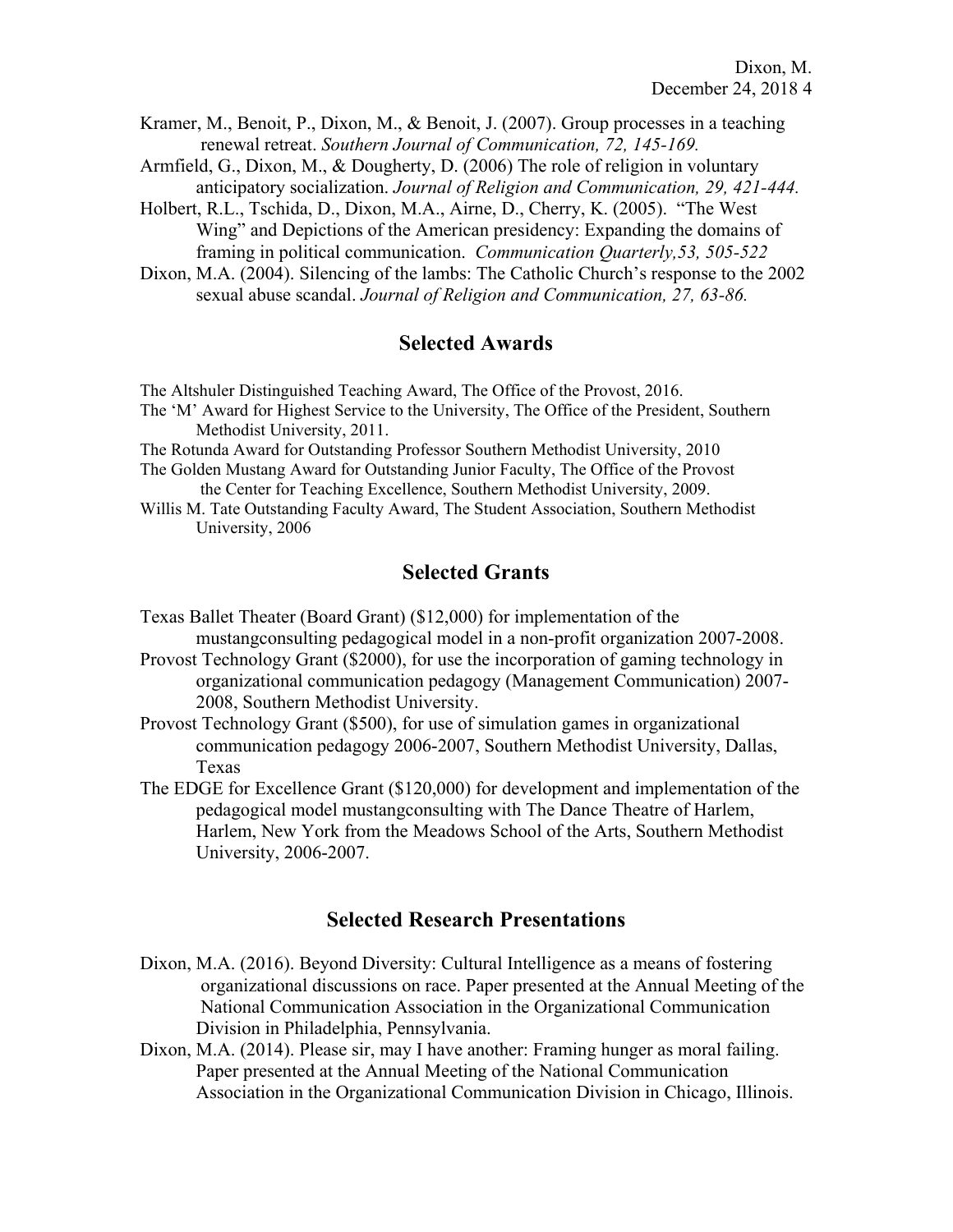- Dixon, M.A. (2012). Intersections of Race and Class in Communication research. Paper presented at the Annual Meeting of the National Communication Association in the Organizational Communication Division in Orlando, Florida.
- Dixon, M. A. & Murphy, A. (2010). Voices from Africa: Identity in International Non-Profits. Paper presented at the Annual Meeting of the National Communication Association, Pre Conference on Non-Profit Organizations in San Francisco, CA.
- Dougherty, D. & Dixon, M. (2010). Dreamweavers-Revisiting the Founding theory of Non-Profits. Paper presented at the Annual Meeting of the National Communication Association, Pre-Conference on Non-Profit Organizations in San Francisco, CA.
- Dixon, M., (2010). "Black Church CSI: Using Organizational Methodology to determine Religious viability" Conference on Black Church Studies, Emory University.
- Dixon, M. (2010), "The Tales of mustangconsulting Faculty Research Presentation to The Board of Trustees-Southern Methodist University, An invited presentation to the Board of Trustees of Southern Methodist University
- Dixon, M. (2010),"Teaching Non-Profit Communication: Its Place and Value in the Communication Curriculum". Presented at the Annual Meeting of the Southern Communication Association in Memphis, Tennessee.
- Dixon, M. (2010),"Trashtalking as a Basis for a Positive Community", Presented at the Annual Meeting of Southern Communication Association in Memphis, Tennessee.
- Dixon, M. A. & Wright, T. (2009). *Learning the White Ropes: A Reflective Examination*
- *of the Impact of the Invisibility of Race on Scholars of Color*. Paper presented at the Annual Meeting of National Communication Association, in Chicago, Illinois.
- Dixon, M. A. (2009). *Riding the wave or joining the revolution: The Rethink Church Campaign of the United Methodist Church*. Paper presented at the Annual Meeting of the Religious Communication Association, in Chicago, Illinois.
- Dixon, M. A. (2009). *A Call to Re-interpretation: 5 years out in organizational communication.* Paper presented at the Annual Convention of the National Communication Association, in Chicago, Illinois.
- Dixon, M. A. (2009). "*Applied Activities in the Basic Course: Taking organizational communication outside the classroom*". Paper presented at the Annual Meeting of the Southern Communication Association in Norfolk, Virginia.
- Dixon, M. A. (2008) "*Taking communication pedagogy on the road: The tale of mustangconsulting*" Paper presented at the Annual meeting of the National Communication Association, in San Diego, California.

# **Selected Invited Lectures/Presentations**

56th Annual Goolsby-Barton-Clinton Lectures (2018), Tulsa, Oklahoma Convocation (2017), Southern Methodist University, Dallas, Texas. Baccalaureate (2015), Southern Methodist University, Dallas, Texas. The Anna Julia Cooper Lecture (2015), Emory University, Atlanta, Georgia. The Council of Bishops Global Organizational Summit of the United Methodist

Church(2013), San Diego, California.

The PRSA-Ofield Dukes Lecture (2013), Wayne State University, Detroit, Michigan.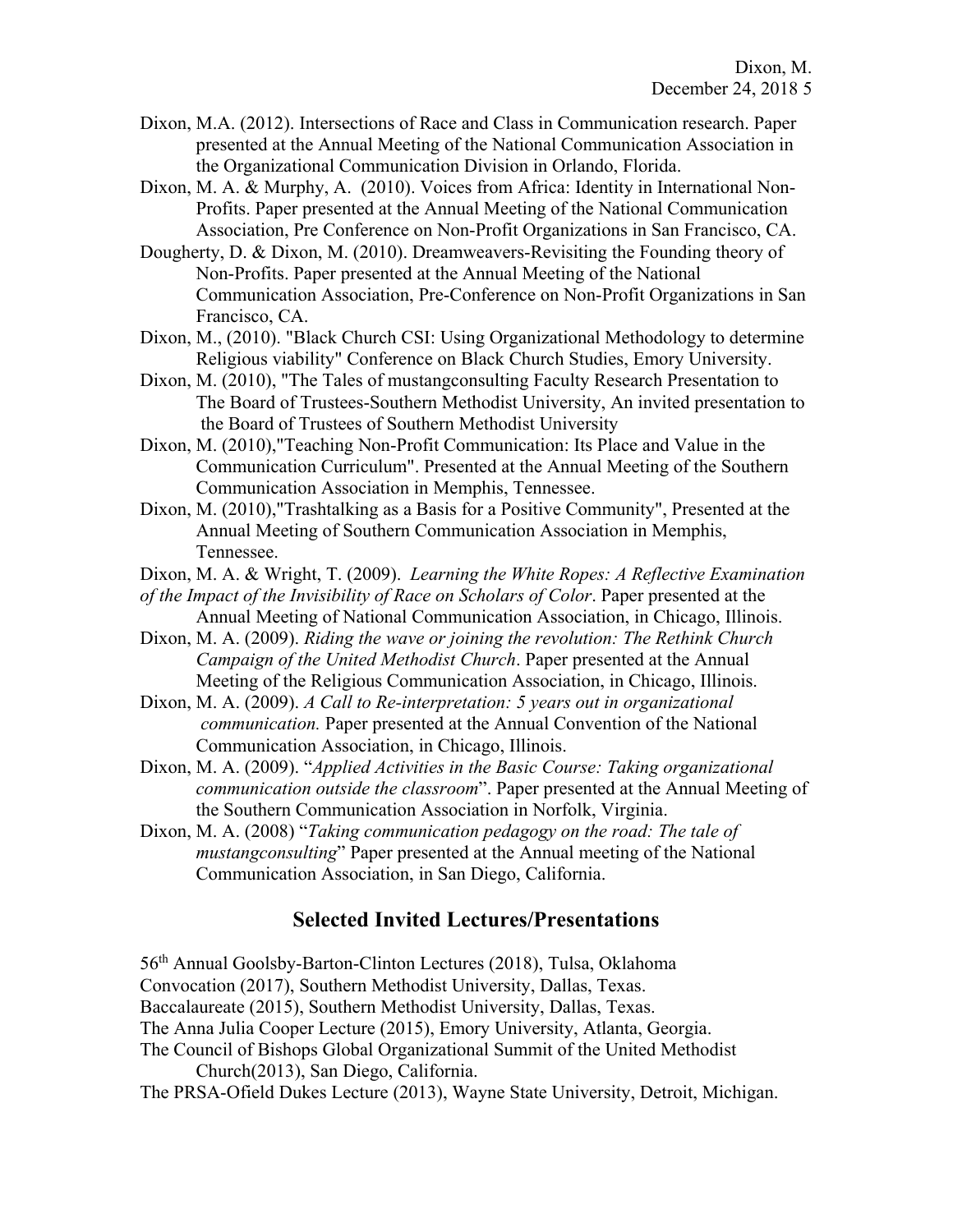mobile.faith (2012), SXSW Festival, Austin, Texas.

The Texas Association of Blacks in Higher Education Annual Meeting (2012), Dallas, Texas.

## **Selected Service to the Discipline**

- Reviewer, Southern Communication Journal, January 2011-Present
- Reviewer for Management Communication Quarterly January 2007- Present
- Reviewer for Non-Profit and Voluntary Sector Quarterly, January 2010- Present
- Reviewer, Journal of Communication and Religion, 2004-Present
- Reviewer, National Communication Association, 2005-Present
- Member, Leadership Development Committee, The National Communication Association 2012-2016
- Chair, Division of Applied Communication, Southern Communication Association, 2010-2011
- Vice-Chair/Planner, Division of Applied Communication, Southern Communication Association, 2008-2009
- Secretary, Division of Applied Communication, Southern Communication Association 2006-2008
- Reviewer, International Communication Association, 2006-2008
- Member, Ad-Hoc Committee on Awards, Division of Organizational Communication, National Communication Association 2007-2008

# **Service to the School and University**

- Member, Faculty Athletic Admission Committee, Office of the Provost, Southern Methodist University, 2012-Present.
- Member, Hunt Society Scholars Selection Committee, Office of the Provost, Southern Methodist University, 2012-2016.
- Member, Hyer Society Scholars Selection Committee, Office of the Provost, Southern Methodist University, 2011-2016.
- Member, University Judicial Council, Southern Methodist University, Dallas, Texas, 2005-2017.
- Member, Lecturer, Ballet Search Committee, Division of Dance, Meadows School of the Arts, Southern Methodist University, Dallas, Texas 2012.
- Member, G.W. Bush Presidential Library-Director of Presidential History, Southern Methodist University, Dallas, Texas 2012.
- Task Force Chair, Dean's Committee-Interdisciplinary Public Relations Degree, Meadows School of the Arts, Southern Methodist University, 2011-2012.
- Member of the Provost's Committee on the University Curriculum, Community Engagement, Southern Methodist University, 2010-2012.
- Member, Meadows School of the Arts Search Committee for Asst. Professor of Advertising, 2010.
- Member, University Search Committee for University Chaplain, Southern Methodist University, Dallas, Texas, 2009
- Member, Dean's Faculty Advisory Board, Meadows School of the Arts, 2009-Present
- Member, Meadows School of the Arts Search Committee for Asst. Professor of Arts Administration, 2009.